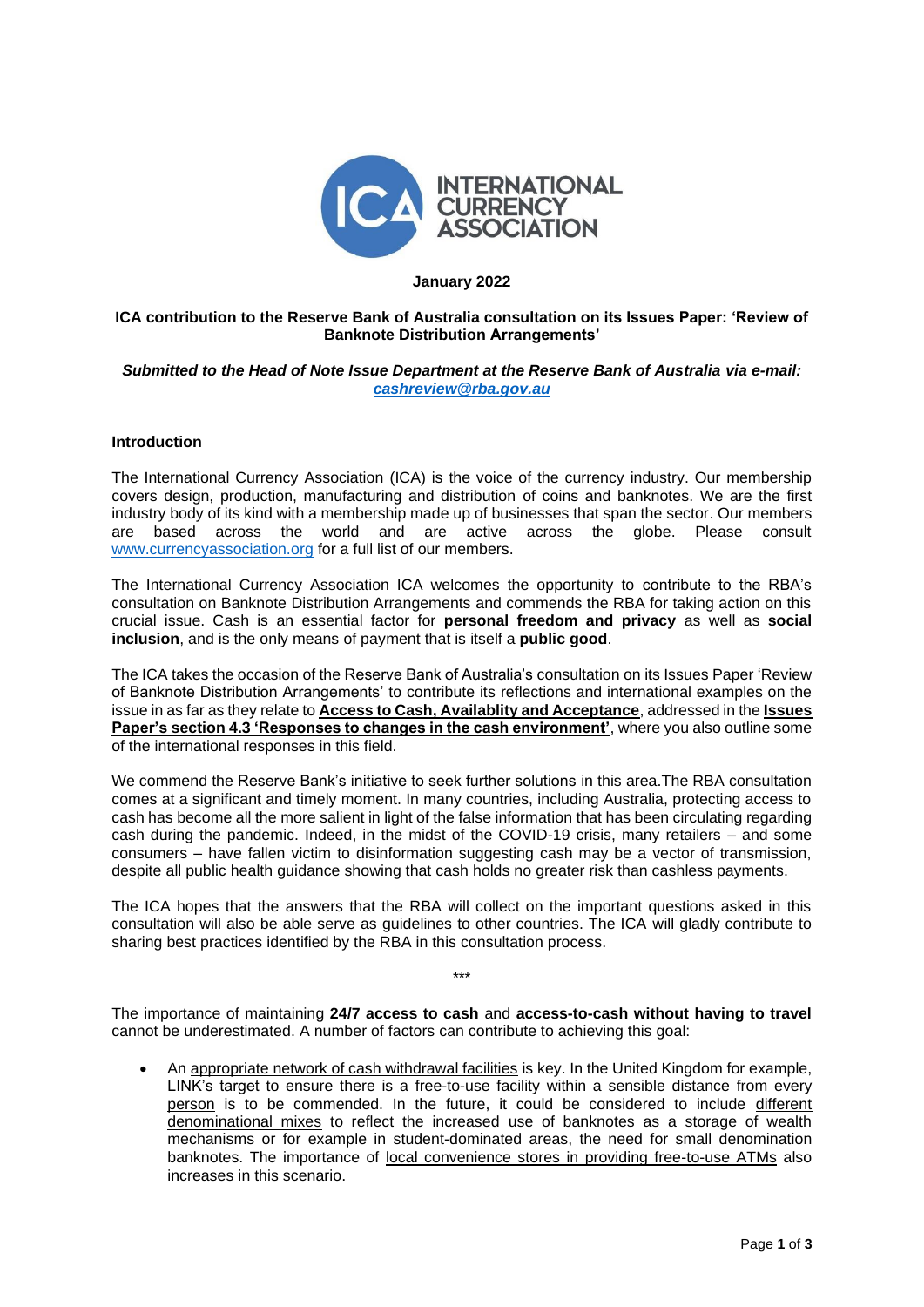

- Commercial banks with their withdrawal possibilities have an important a role to play. Cash withdrawal there should be possible also outside of working hours, where necessary by adapting the opening hours of the branch. Providing access to cash should be a required cost of doing business for commercial banks and form a necessary part of their Business Continuity Plan.
- Recycling ATMs which are cash deposit and cash dispensing ATMs to provide cash into circulation and allow merchants to pay cash back in.

The RBA could look at a number of existing practices or innovations put in place in other countries or regions that have shown to be successful:

- A network of Mobile ATMs for rural locations to provide the access to cash that is not otherwise possible. There are successful examples of these notably in Sri Lanka and in India.
- Direct cash delivery to door as practiced in the Middle East.
- Mobile application indicating nearby withdrawal facilities/car GPS systems indicating nearest cash dispensers as a 'point of interest'.
- The obligation for large credit institutions to provide cash services throughout the country, as is the case in Sweden since 1 January 2021 as a consequence of legislation adopted with the aim of ensuring a minimum level of access to cash services for consumers and companies.

#### **The potential for cashback**

The ICA considers that creating further cashback possibilities has great potential of contributing to the goal of full access to cash when it is complementary to cash withdrawal possibilities from bank branches and ATM machines. It comes with the additional benefit of supporting local cash recycling.

We welcome the possibility of cashback without a purchase which is already available in Australia; recently, the ICA has strongly endorsed the change in legislation in the United Kingdom to make cashback without a purchase possible.

Future developments could also allow for online delivery services to provide cashback options, for example as part of an online food shop where consumers could order both products and cash which the shop would then deliver to their home – this type of service could be useful for those physically unable to go to the food shop and indeed, the ATM.

While we consider that cashback has a role to play, we would like to state clearly that this should not be at the expense of ATM machines. The closure of bank branches and ATM machines is a very visible reminder of access to cash being restricted.

#### **Ensuring that there is an appropriate network of cash deposit taking facilities**

ATMs can also have a role to play for cash deposits. Recycling ATMs enable deposits, sorting and rewithdrawals. Ultimately, they allow for local recycling of banknotes and so help minimise the financial and environmental cost of maintaining a functional cash cycle, as banknotes do not have to travel back to somewhere more central and then back out again.

By mandating that new ATM machines and replacement ATMs are deposit-taking, a national government can help ensure the territory maintains an appropriate network of cash deposit-taking facilities. A further legislative tool can be the requirement to ensure there is a recycling ATM within a 1 km of any bank branch before it closes.